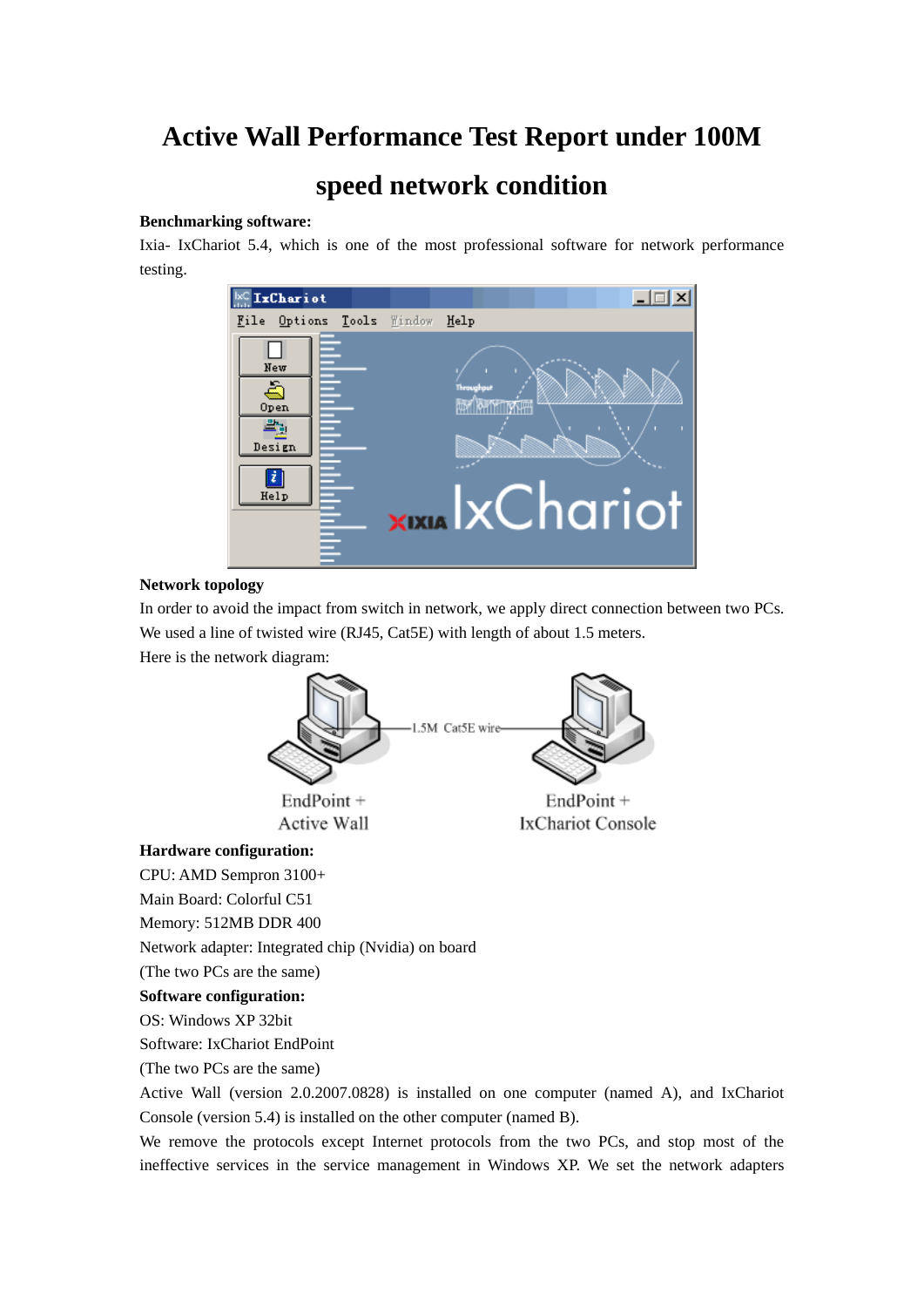parameters as default.

## **Script configuration:**

We modified the sample script "Throughput" from IxChariot. Since there are not enough test cycles in "Throughput" script for testing in 100 MB speed network, we change the parameter "file\_size" from 100,000 to 500,000 and the parameter "number\_of\_timing\_records" from 100 to 500.



#### **Test procedure:**

The purpose of this test is to compare impacts on network transferring speed by the software Active Wall. The tests are executed under three different kinds of conditions:

- 1. Network without Active Wall, this condition is treated as a standard;
- 2. Network with Active Wall in, but Active Wall not working;
- 3. Network with Active Wall in, and Active Wall working well;

We do 5 cycles of tests under each condition and we admit the best test result of the 5 cycles.

#### **Results:**

For details please go to the links:

- [N0 Test results in network without Active Wall](http://awall.lanctrl.com/en/benchmark/N0.html)
- [N1 Test results in network with Active Wall in, but Active Wall not working](http://awall.lanctrl.com/en/benchmark/N1.html)
- [N2 Test results in network with Active Wall in, and Active Wall working well](http://awall.lanctrl.com/en/benchmark/N2.html)

#### **Statistics:**

Throughput:

|                | Average(Mbps) | Minimum(Mbps) | Maximum(Mbps) |  |  |
|----------------|---------------|---------------|---------------|--|--|
| N <sub>0</sub> | 95.057        | 70.176        | 95.238        |  |  |
| N <sub>1</sub> | 95.098        | 72.727        | 95.238        |  |  |
| N2             | 94.999        | 83.334        | 95.238        |  |  |
| Response Time: |               |               |               |  |  |
|                | Average(s)    | Minimum(s)    | Maximum(s)    |  |  |